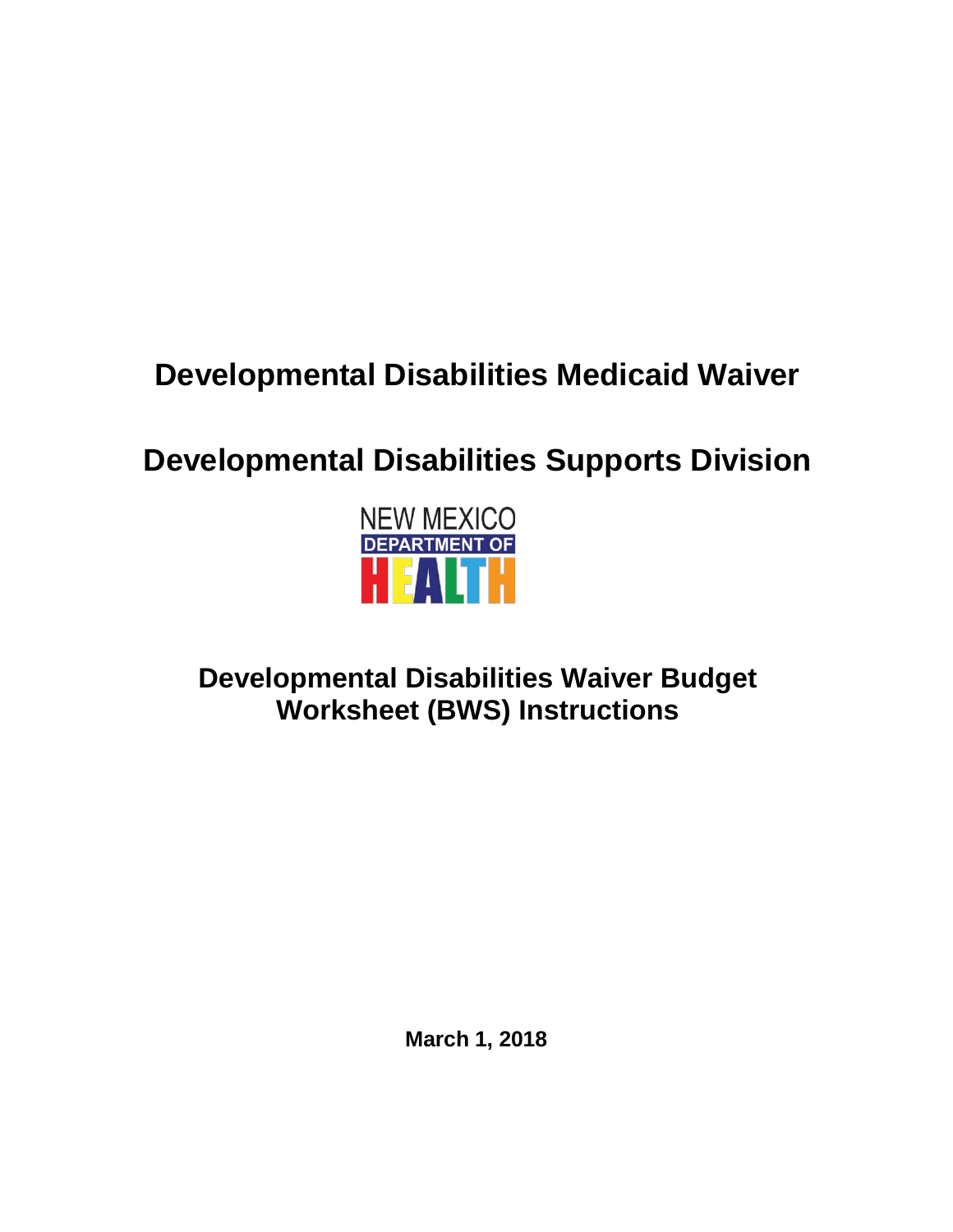## **Table of Contents**

## **Contents**

| Section Six: Case Manager Instructions for Submissions of Budgets to the Outside Review (OR) Continual<br>Outside Review and Evaluation (CORE) team and Medicaid Third Party Assessor (TPA), Qualis Health 14 |  |
|---------------------------------------------------------------------------------------------------------------------------------------------------------------------------------------------------------------|--|
|                                                                                                                                                                                                               |  |
|                                                                                                                                                                                                               |  |
|                                                                                                                                                                                                               |  |
|                                                                                                                                                                                                               |  |
| Partial Approvals (Clinical) and Partial Approvals (Technical Denials) (N/A for JCMs)  17                                                                                                                     |  |
|                                                                                                                                                                                                               |  |
|                                                                                                                                                                                                               |  |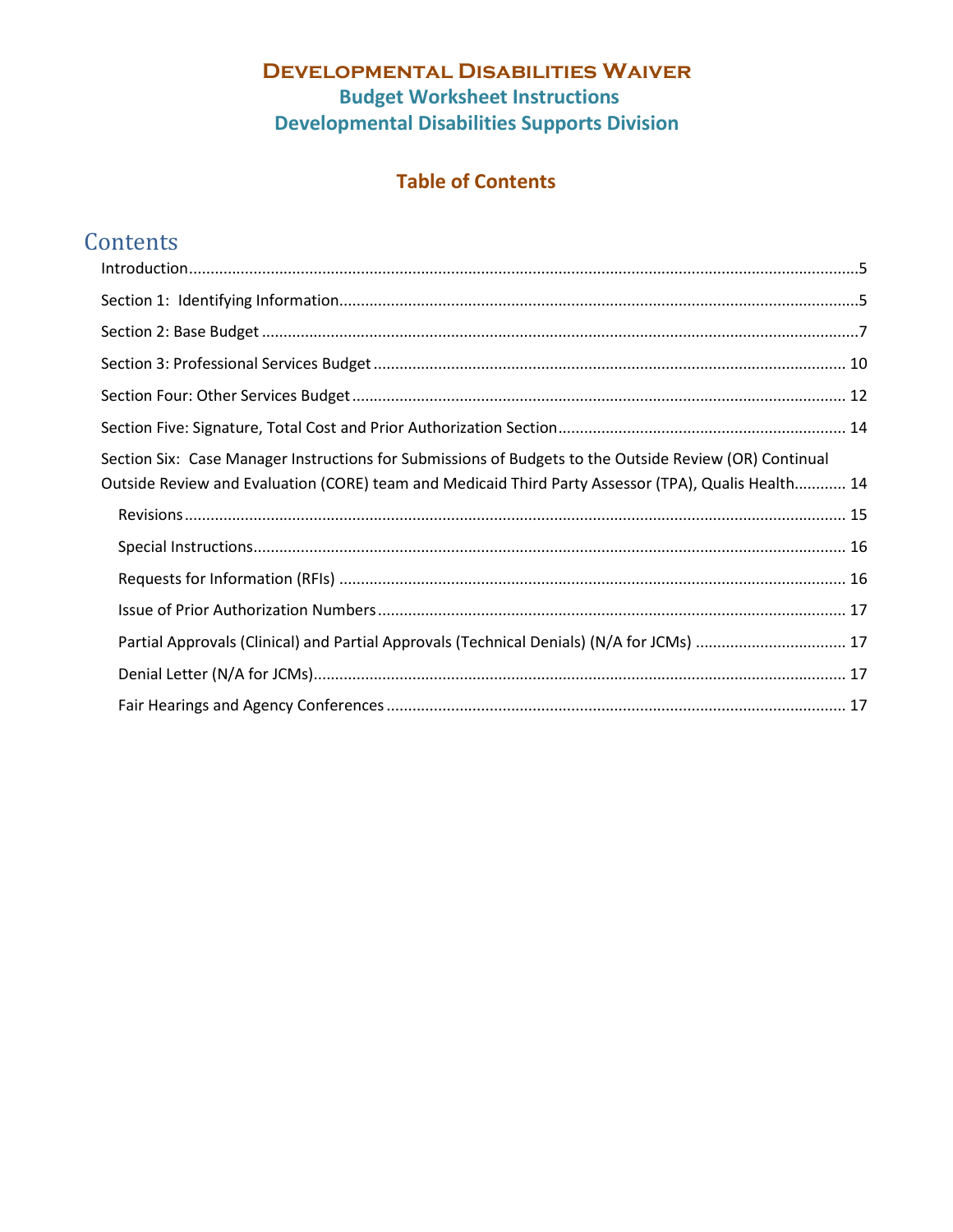#### <span id="page-2-0"></span>Introduction

DDSD has issued a revised Budget Worksheet (BWS) for services using clinical criteria effective March 1, 2018, and a separate BWS for Jackson Class Members (JCMs). These worksheets are required for all submissions: annual and revisions.

Case Managers should ensure that they use a current BWS by requesting clean versions regularly from DDSD via the [dd.waiver@state.nm.us](mailto:dd.waiver@state.nm.us) mailbox. Case Managers are responsible for verifying that the version date in the far upper left-hand corner is the correct version based on date and JCM status. Versions are titled by: V-OR 2018 03-01 and V-JCM 2018 03-01.

#### <span id="page-2-1"></span>Section 1: Identifying Information

The first section of the BWS includes identifying information for the individual for whom the worksheet is being completed, that individual's living care arrangement (LCA) and proposed budget level, the time period covered by the Individual Service Plan (ISP) year, the type of ISP, the prior authorization period, and the total dollar amount listed in the BWS. In the list below, each field is referenced by the field title in the BWS.

| <b>Name</b>                     | Input the name of the individual for whom the BWS is being completed in the following<br>order: last name, first name, middle initial (if applicable).                                                                                                                                                                                                                                                                                                    |
|---------------------------------|-----------------------------------------------------------------------------------------------------------------------------------------------------------------------------------------------------------------------------------------------------------------------------------------------------------------------------------------------------------------------------------------------------------------------------------------------------------|
| <b>SSN</b>                      | Input the Social Security Number of the individual for whom the BWS is being<br>completed. Input numbers only; the BWS is formatted to added hyphens.                                                                                                                                                                                                                                                                                                     |
| <b>DOB</b>                      | Input the date of birth of the individual for whom the BWS is being completed.                                                                                                                                                                                                                                                                                                                                                                            |
| County                          | Input the county of residence of the individual for whom the BWS is being completed.<br>The case manager is responsible for checking whether the individual qualifies for the<br>Standard or Incentive rate for services whose rates vary by county or JCM status.                                                                                                                                                                                        |
| <b>LCA</b>                      | Use the drop-down list to input the Living Care Arrangement (LCA) of the individual for<br>whom the BWS is being completed. There are five LCAs:                                                                                                                                                                                                                                                                                                          |
|                                 | Customized In-Home Supports-Living Independently ('1' in Omnicaid)<br>$\bullet$<br>Customized In-Home Support-Living with Family ('2' in Omnicaid)<br>$\bullet$<br>Family Living ('3' in Omnicaid)<br>٠<br>Supported Living ('5' in Omnicaid)<br>$\bullet$<br>Intense Medical Living Support ('6' in Omnicaid)<br>*For individuals who do not receive residential services and have respite only, the Case<br>Manager should choose the LCA: CIHS-Family. |
| <b>Proposed Budget</b><br>Level | Use the drop-down list to input the Proposed Budget Level (numbered 1 through 7) of<br>the individual for whom the BWS is being competed. For JCMs, this field will<br>automatically reflect "JCM."                                                                                                                                                                                                                                                       |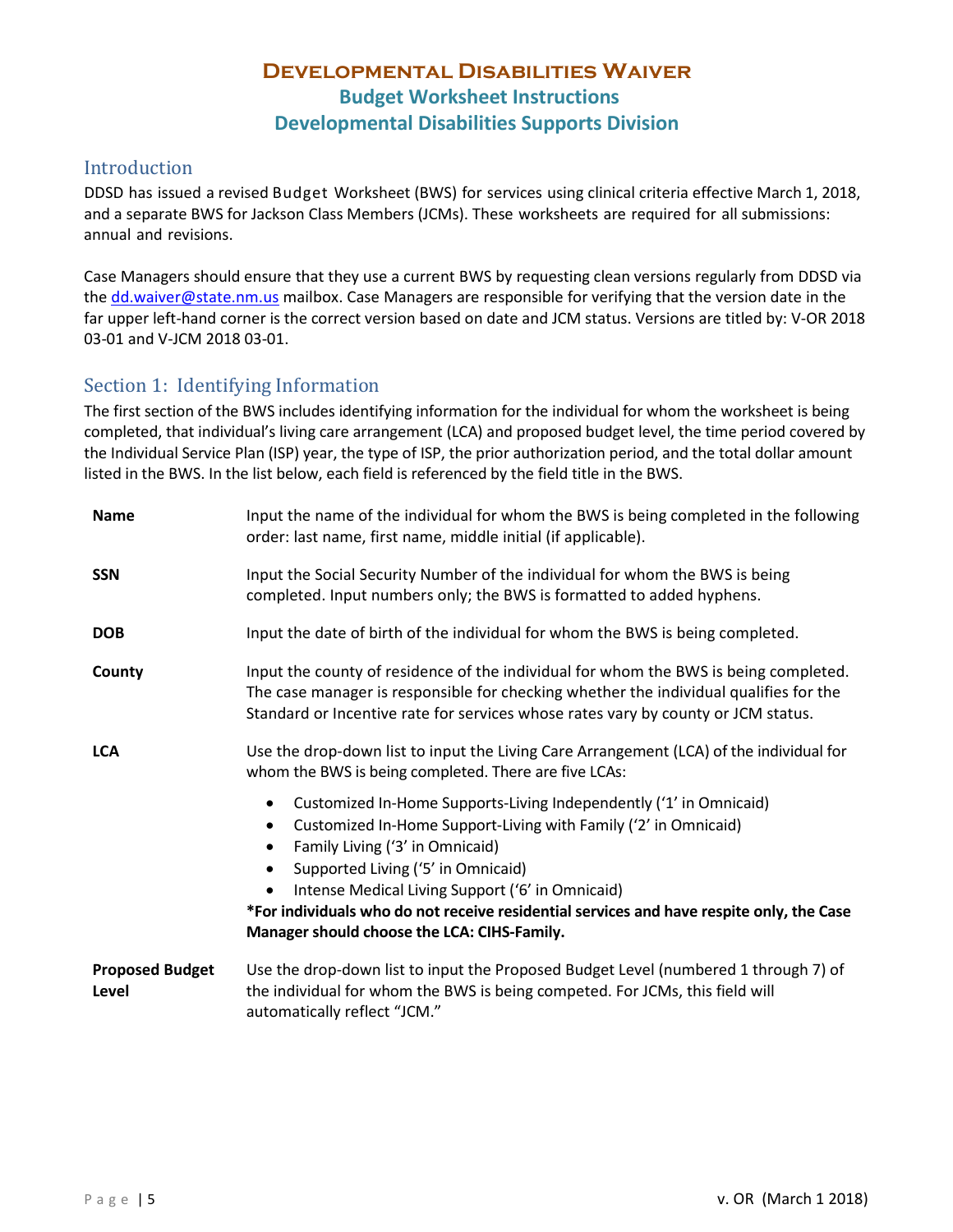| <b>Omnicaid Code</b>                     | This field is the two-character code used by Omnicaid based on the individual's LCA and<br>Proposed Budget Level. The first character refers to the budget level, which will now be<br>designated 'H' for all individuals. The second character is a digit that corresponds to the<br>five LCAs as indicated in the list in the LCA section above. For JCMs, "JCM" will be fixed<br>in this field. These codes, in turn, correspond to the suggested base budget and<br>suggested professional services budget. This field is automatically populated by the<br>BWS and cannot be accessed by the user. |  |
|------------------------------------------|---------------------------------------------------------------------------------------------------------------------------------------------------------------------------------------------------------------------------------------------------------------------------------------------------------------------------------------------------------------------------------------------------------------------------------------------------------------------------------------------------------------------------------------------------------------------------------------------------------|--|
| <b>ISP Start Date</b>                    | Input the beginning date of the ISP for the individual for whom the BWS is being<br>completed.                                                                                                                                                                                                                                                                                                                                                                                                                                                                                                          |  |
| <b>ISP End Date</b>                      | This field is automatically calculated by the BWS by adding 365 days to the start date.<br>The user cannot access this field.                                                                                                                                                                                                                                                                                                                                                                                                                                                                           |  |
| <b>ISP Type</b>                          | Use the drop-down list to indicate the 'type' of ISP that is applied to the BWS being<br>completed. There are three options:                                                                                                                                                                                                                                                                                                                                                                                                                                                                            |  |
|                                          | Initial ISP or transfer from the Mi Via Waiver (See section six for additional<br>$\bullet$<br>submission instructions.)<br><b>Annual ISP</b><br>$\bullet$<br>Transfers from child ARA (See section six for additional submission instructions.)<br>$\bullet$                                                                                                                                                                                                                                                                                                                                           |  |
| Prior Auth.<br><b>Effective Date</b>     | Input the Prior Authorization effective date for the BWS being completed.<br>This date is not necessarily the same as the ISP start date. The case manager should not<br>change this field for revisions However, individual service line dates may change when<br>starting or closing a provider/service.                                                                                                                                                                                                                                                                                              |  |
| <b>Age at Effective</b><br>Date          | This field is automatically calculated to report the age of the individual for whom the<br>BWS is being completed at the Prior Authorization effective date. The user cannot<br>access this field.                                                                                                                                                                                                                                                                                                                                                                                                      |  |
| <b>Prior Auth. End</b>                   | Input the Prior Authorization end date for the BWS being completed.                                                                                                                                                                                                                                                                                                                                                                                                                                                                                                                                     |  |
| <b>Date</b>                              | This date is not necessarily the same as the ISP end date. The case manager should not<br>change this field for revisions, unless the revision is closing out the PA due to the<br>individual moving to the Mi Via Waiver. However, individual service line dates may<br>change when starting or closing a provider/service.                                                                                                                                                                                                                                                                            |  |
| <b>Duration of Budget</b>                | This field measures the number of days between the Prior Authorization effective and<br>end dates and is automatically calculated. The user cannot access this field.                                                                                                                                                                                                                                                                                                                                                                                                                                   |  |
| <b>First Submittal</b><br>Date           | Input the date that the initial Prior Authorization is beginning or was submitted.                                                                                                                                                                                                                                                                                                                                                                                                                                                                                                                      |  |
| <b>PA Effective Date</b><br><b>Basis</b> | Use the drop-down list to indicate the basis for the Prior Authorization effective date.<br>There are four options:                                                                                                                                                                                                                                                                                                                                                                                                                                                                                     |  |
|                                          | Start of client's ISP year.<br>$\bullet$<br>Transfer from the Mi Via Waiver during the ISP year.<br>$\bullet$                                                                                                                                                                                                                                                                                                                                                                                                                                                                                           |  |

• Transfer from child ARA.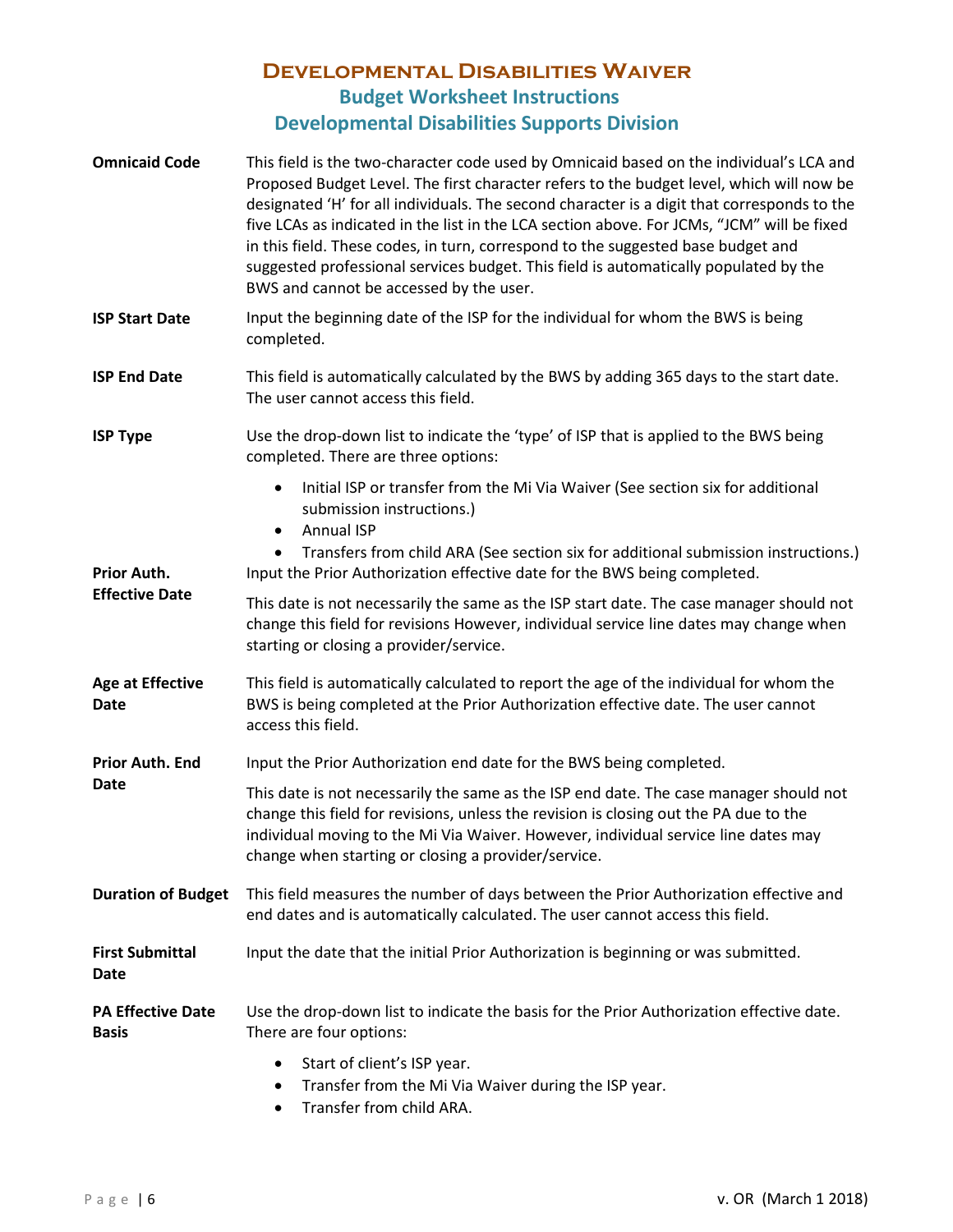| <b>PA End Date Basis</b>                                                             | Use the drop-down list to indicate the basis for the Prior Authorization end date. There<br>are two options:                                                                                                                                                                                                                                                                                                                                                                                                             |
|--------------------------------------------------------------------------------------|--------------------------------------------------------------------------------------------------------------------------------------------------------------------------------------------------------------------------------------------------------------------------------------------------------------------------------------------------------------------------------------------------------------------------------------------------------------------------------------------------------------------------|
|                                                                                      | End of client's ISP year.<br>$\bullet$<br>Transfer to the Mi Via Waiver during the ISP year.<br>٠                                                                                                                                                                                                                                                                                                                                                                                                                        |
| <b>Revision Date</b>                                                                 | If applicable, input the date of the BWS revision.                                                                                                                                                                                                                                                                                                                                                                                                                                                                       |
| <b>Revision Number</b>                                                               | If applicable, input the number of the BWS revision.                                                                                                                                                                                                                                                                                                                                                                                                                                                                     |
| <b>Suggested Base</b><br><b>Budget</b>                                               | This field is automatically populated with the suggested base budget (covering Case<br>Management, In-home or Residential services, Customized Community Supports, and<br>Employment services) for the individual for whom the BWS is being completed based on<br>the individual's Living Care Arrangement and Proposed Budget Level. If the prior<br>authorization period does not cover 365 days, the suggested amount is prorated based<br>on the number of days that are covered. The user cannot access this field. |
| <b>Cost of Base</b><br><b>Budget Services in</b><br>the Prior Auth.<br><b>Period</b> | This field is automatically calculated by summing the value of the services listed in the<br>BWS for Case Management, In-home or Residential services, Customized Community<br>Supports, and Employment services. The user cannot access this field.                                                                                                                                                                                                                                                                     |
| <b>Suggested</b><br>Professional<br><b>Services Budget</b>                           | This field is automatically populated with the suggested professional services budget<br>(covering ongoing Behavioral Supports Consultation and Occupational/ Physical/ Speech<br>Therapies) for the individual for whom the BWS is being completed. The user cannot<br>access this field.                                                                                                                                                                                                                               |
| Cost of Prof.<br>Services in the<br><b>Prior Auth. Period</b>                        | This field is automatically calculated by summing the value of the services listed in the<br>BWS for ongoing Behavioral Supports Consultation and Occupational/ Physical/ Speech<br>Therapies. The user cannot access this field.                                                                                                                                                                                                                                                                                        |
| <b>Cost of Other</b><br>Services in the<br><b>Prior Auth. Period</b>                 | This field is automatically calculated by summing the value of the services listed in the<br>BWS that are not captured in the base and professional services budgets. The user<br>cannot access this field.                                                                                                                                                                                                                                                                                                              |
| <b>Total Cost of</b><br>Services in the<br><b>Prior Auth. Period</b>                 | This field is automatically calculated by summing the value of all services listed in the<br>BWS. The user cannot access this field.                                                                                                                                                                                                                                                                                                                                                                                     |
| <b>Exception Request</b>                                                             | This field is reserved for potential exception requests and is used by DOH.                                                                                                                                                                                                                                                                                                                                                                                                                                              |
| <b>Reserved for OR</b>                                                               | This field is reserved for potential exception requests. The user cannot access this field.                                                                                                                                                                                                                                                                                                                                                                                                                              |

#### <span id="page-4-0"></span>Section 2: Base Budget

The first budget section of the BWS is the Base Budget Section, which includes Case Management, Living Care Arrangements, Customized Community Supports and Community Integrated Employment.

**Service Grouping** This column includes groups of services. The user cannot access fields in this column.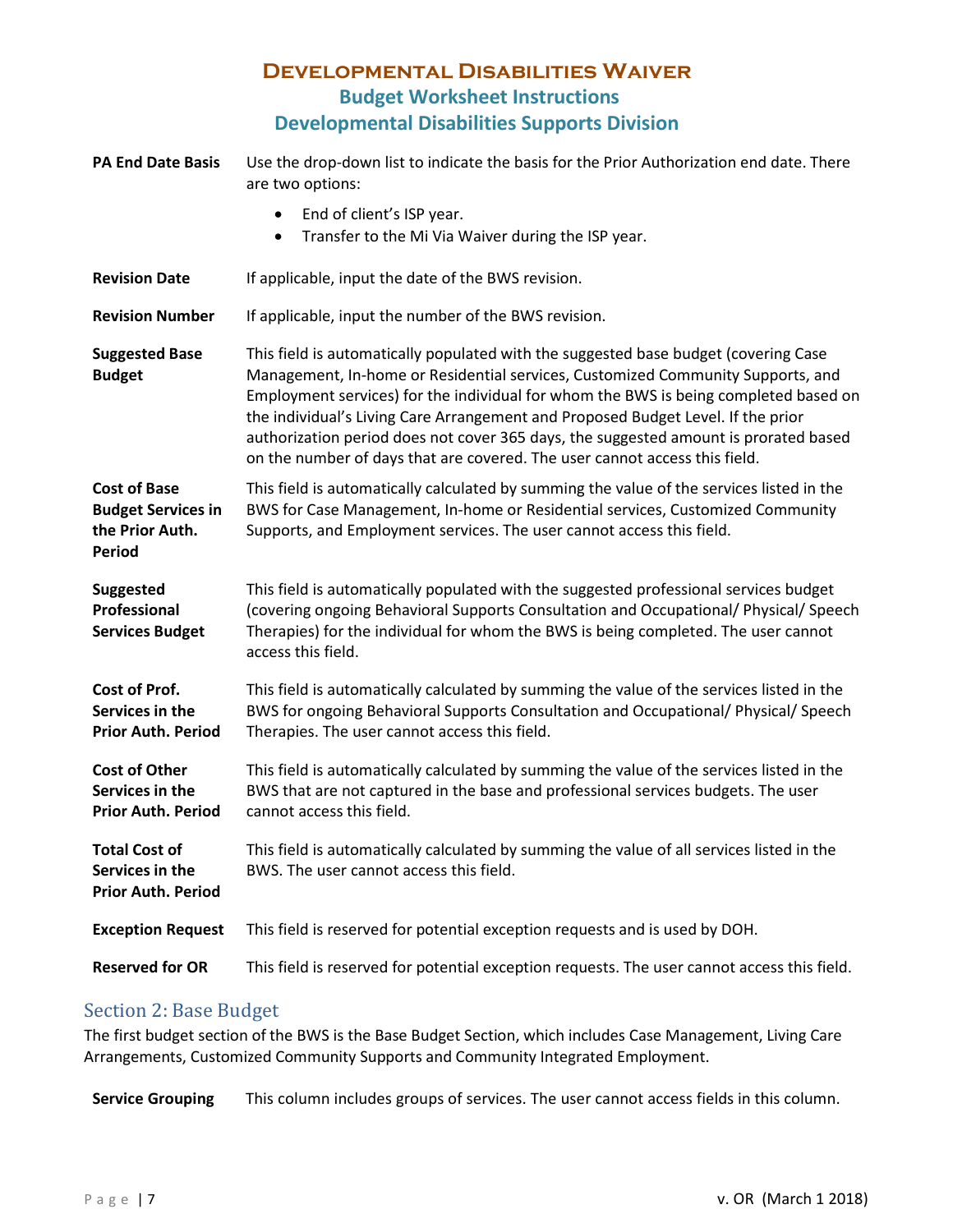- **Services** Using the drop-down lists, input the service(s) proposed to be authorized for the individual for whom the BWS is being completed.
- **Service Code** Fields in this column are automatically populated with the service code for the service selected from the drop-down list on the same row. If no service is selected, the field remains blank. The user cannot access fields in this column.
- **Service Modifier** Fields in this column are automatically populated with the modifier(s) for the service selected from the drop-down list on the same row, if applicable. If no service is selected, the field remains blank. The user cannot access fields in this column.
- **Provider** Input the full name of the provider agency authorized to provide the service listed in the same row. A separate row must be completed for each provider and this field must be completed for any row in which a service is selected.
- **Provider ID** Input the Provider ID number (billing number) for the provider authorized to provide the service listed in the same row. A separate row must be completed for each provider and this field must be completed for any row in which a service is selected.
- **Service Dates** Input the start and end date for the proposed service *only* if these dates differ from the Prior Authorization start and end dates.
- **Service Unit** Fields in this column are automatically populated with the unit of service for the service selected from the drop-down list on the same row. If no service is selected, the field remains blank. The user cannot access fields in this column.
- **Number of Units** Input the number of units proposed to be authorized for the service/provider listed in the same row.
- **First Unit Rate for PA Term** Fields in this column are automatically populated with the unit rate for the service selected from the drop-down list on the same row as of the start date of the Prior Authorization period. This is the rate used to calculate the cost of services. The user cannot access fields in this column.
- Rate Change **Fields in this column are automatically populated with the unit rate for the service** selected from the drop-down list on the same row *only* if the rate will change during the Prior Authorization period. If the rate will not change, the field will be blank. Fields in this column cannot be accessed by the user.
- **Budget Value** Fields in this column are automatically calculated by multiplying the number of units reported by the unit rate for the service selected from the drop-down list on the same row. If no service is selected, the field remains blank. The user cannot access fields in this column.
- **Date Revised if After Original** Input the revision date *only* if submitting a revised BWS after the original submittal for the individual's ISP.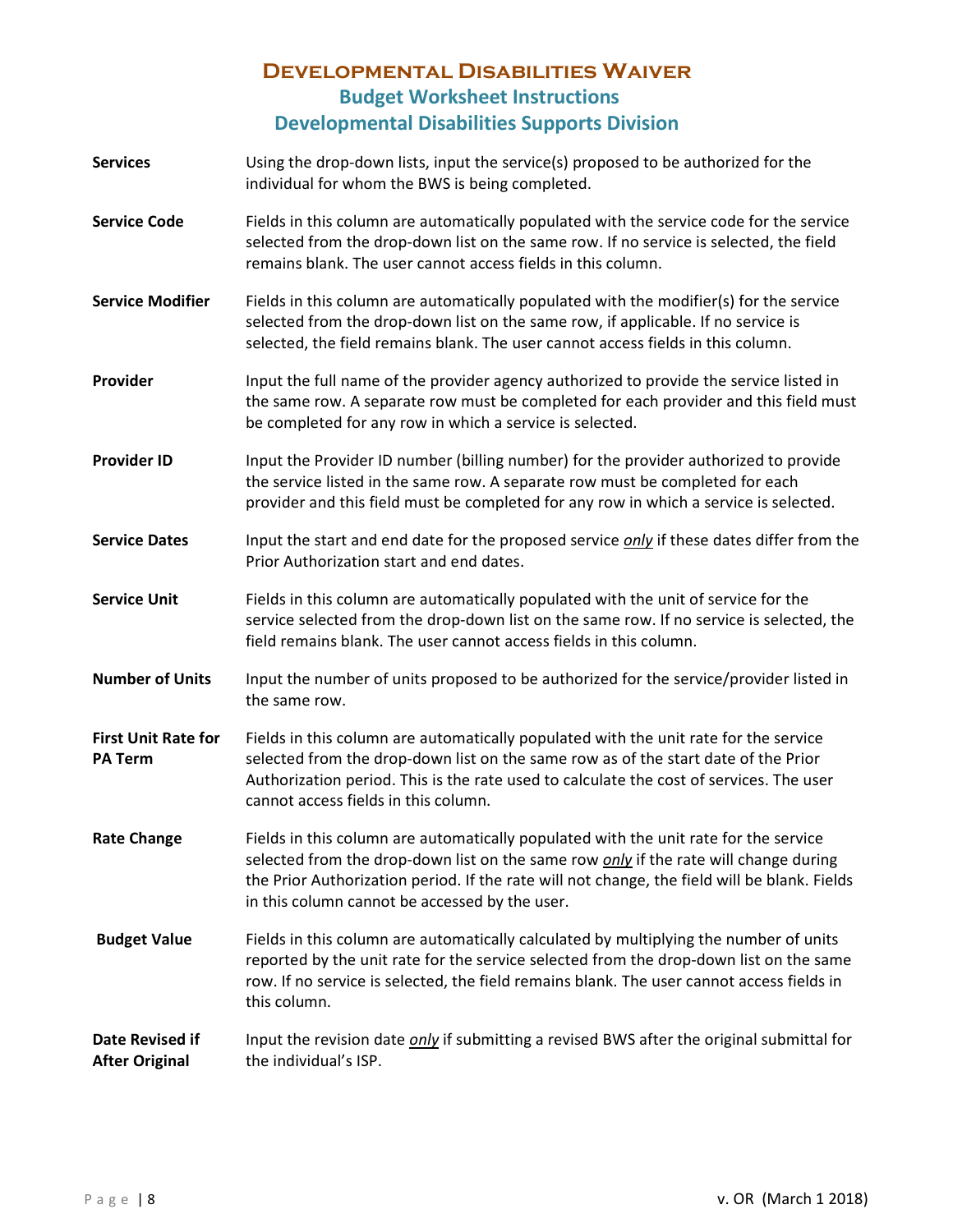**Purpose of Revision**  Input the purpose of revision only if submitting a revised BWS after the original submittal for the individual's ISP. There are six options:

- End Close Service
- Decrease Units
- Increasing Units
- Adding new service
- Provider/ID Correction
- Transfer Change Provider

Each row in the main part of the Base Budget Section includes the ability to propose a service for authorization, authorized by service category, as follows:

| <b>Rows</b>                                          | <b>Case Management</b>                                                                                                                                                                                                                                                                                                                                                                                                       |  |
|------------------------------------------------------|------------------------------------------------------------------------------------------------------------------------------------------------------------------------------------------------------------------------------------------------------------------------------------------------------------------------------------------------------------------------------------------------------------------------------|--|
| In Home and<br><b>Residential</b>                    | In-home or Residential services. The listing of services will change according to the<br>individual's Living Care Arrangement chosen in Section 1.                                                                                                                                                                                                                                                                           |  |
| <b>Services</b>                                      | When the LCA changes during the ISP term,<br>Change the option in the LCA drop-down box in Section 1 to reflect the new<br>$\bullet$<br>LCA.<br>On the existing LCA service line, enter an end date and pro rate the number of<br>$\bullet$<br>units needed until the end date.<br>On a separate LCA service line enter the new LCA service code with the start<br>$\bullet$<br>date after the end date of the existing LCA. |  |
| <b>Customized</b><br>Community<br>Supports:          | Drop down menus list all service models under Customized Community Supports.                                                                                                                                                                                                                                                                                                                                                 |  |
| <b>Community</b><br>Integrated<br><b>Employment:</b> | Drop down menus list all service models under Community Integrated Employment.                                                                                                                                                                                                                                                                                                                                               |  |
| <b>Rows</b>                                          | Rows for additional services. These rows provide more space if any of the four service<br>categories above exceed the number of available rows.                                                                                                                                                                                                                                                                              |  |
| <b>Rows</b>                                          | The final two rows of this section provide summary information regarding the<br>suggested budget as well as the cost of the services proposed for authorization, and is<br>not applicable to JCMs.                                                                                                                                                                                                                           |  |
| <b>Total Base Budget</b>                             | This field is automatically calculated by summing the value of the services proposed for<br>authorization in the Base Budget Section. The user cannot access this field.                                                                                                                                                                                                                                                     |  |
| Annualized<br><b>Suggested Base</b><br><b>Budget</b> | This field is automatically populated to reflect the suggested budget for the individual<br>for whom the BWS is being completed based on their Living Care Arrangement and<br>Proposed Budget Level. This field cannot be accessed by the user and is not applicable<br>to JCMs.                                                                                                                                             |  |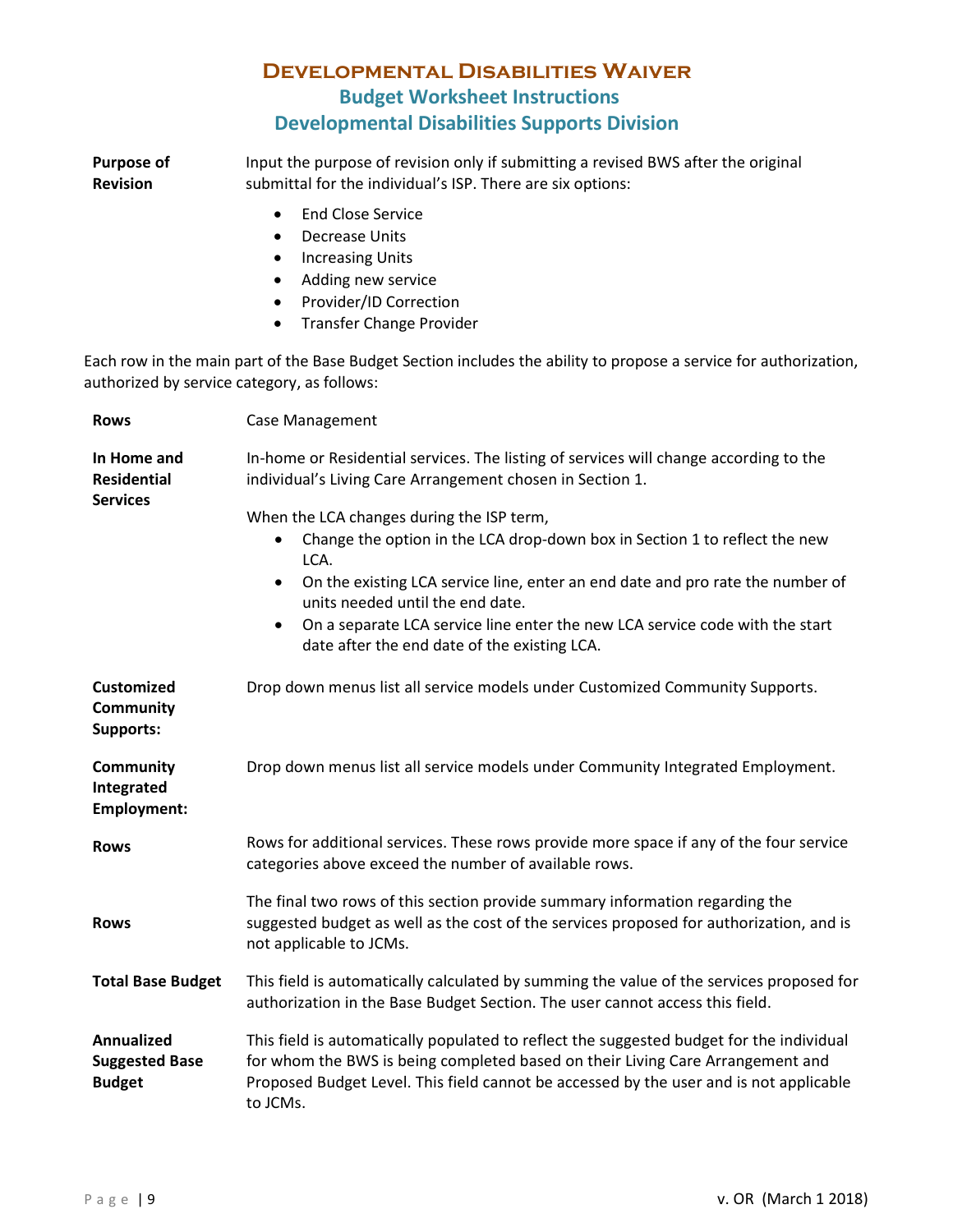| <b>Daily Suggested</b>                                         | This field is automatically calculated by dividing the Annualized budget by 365 days.                                                                                      |
|----------------------------------------------------------------|----------------------------------------------------------------------------------------------------------------------------------------------------------------------------|
| <b>Base Budget</b>                                             | This field cannot be accessed by the user and is not applicable to JCMs.                                                                                                   |
| Prorated                                                       | This field is automatically calculated by multiplying the Daily budget by the number of                                                                                    |
| <b>Suggested Base</b>                                          | days covered by the Prior Authorization period based on the start and end dates. This                                                                                      |
| <b>Budget</b>                                                  | field cannot be accessed by the user and is not applicable to JCMs.                                                                                                        |
| <b>Comparison to</b><br><b>Suggested Base</b><br><b>Budget</b> | This field is automatically calculated by comparing the cost of the services proposed<br>for authorization to the prorated suggested budget and is not applicable to JCMs. |

#### <span id="page-7-0"></span>Section 3: Professional Services Budget

The next section of the BWS is the Professional Services Budget, which includes Physical Therapy, Speech Therapy, Occupational Therapy, and Behavioral Support Consultation.

| <b>Service Grouping</b> | This column includes groups of services. The user cannot access fields in this column.                                                                                                                                                                                  |
|-------------------------|-------------------------------------------------------------------------------------------------------------------------------------------------------------------------------------------------------------------------------------------------------------------------|
| <b>Services</b>         | Using the drop-down lists, input the service(s) proposed to be authorized for the<br>individual for whom the BWS is being completed.                                                                                                                                    |
| <b>Service Code</b>     | Fields in this column are automatically populated with the service code for the service<br>selected from the drop-down list on the same row. If no service is selected, the field<br>remains blank. The user cannot access fields in this column.                       |
| <b>Service Modifier</b> | Fields in this column are automatically populated with the modifier(s) for the service<br>selected from the drop-down list on the same row, if applicable. If no service is<br>selected, the field remains blank. The user cannot access fields in this column.         |
| Provider                | Input the name of the provider agency authorized to provide the service listed in the<br>same row. A separate row must be completed for each provider and this field must be<br>completed for any row in which a service is selected.                                   |
| <b>Provider ID</b>      | Input the Provider ID number (Provider billing number) for the provider authorized to<br>provide the service listed in the same row. A separate row must be completed for each<br>provider and this field must be completed for any row in which a service is selected. |
| <b>Service Dates</b>    | Input the start and end date for the proposed service <i>only</i> if these dates differ from the<br>Prior Authorization start and end dates.                                                                                                                            |
| <b>Service Unit</b>     | Fields in this column are automatically populated with the unit of service for the<br>service selected from the drop-down list on the same row. If no service is selected, the<br>field remains blank. The user cannot access fields in this column.                    |
| <b>Number of Units</b>  | Input the number of units proposed to be authorized for the service/provider listed in<br>the same row.                                                                                                                                                                 |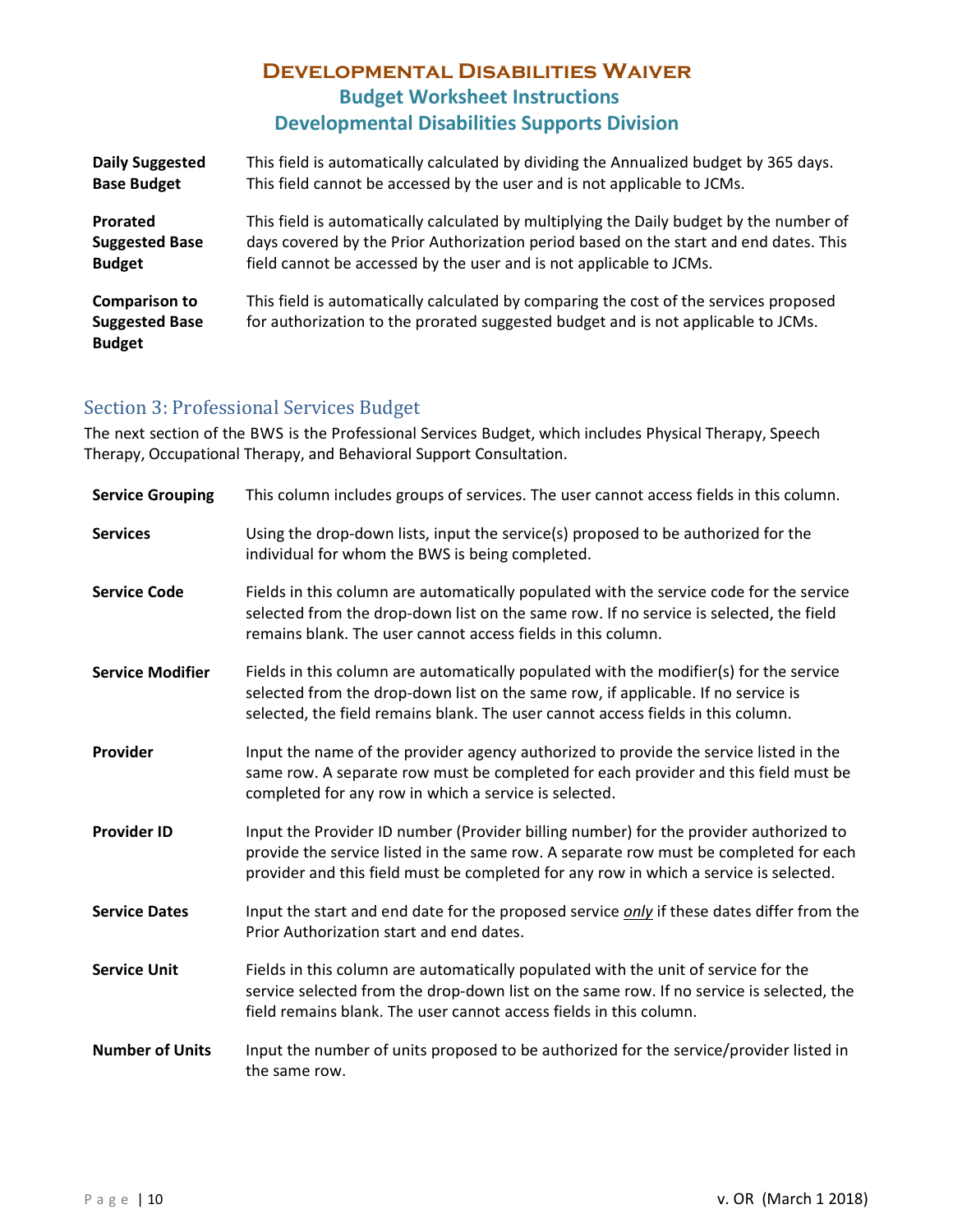- **First Unit Rate for PA Term** Fields in this column are automatically populated with the unit rate for the service selected from the drop-down list on the same row as of the start date of the Prior Authorization period. This is the rate used to calculate the cost of services. The user cannot access fields in this column.
- **Rate Change** Fields in this column are automatically populated with the unit rate for the service selected from the drop-down list on the same row *only* if the rate will change during the Prior Authorization period. If the rate will not change, the field will be blank. The user cannot access fields in this column.
- **Budget Value** Fields in this column are automatically calculated by multiplying the number of units reported the unit rate for the service selected from the drop-down list on the same row. If no service is selected, the field remains blank. The user cannot access fields in this column.

**Date Revised if After Original** Input the revision date *only* if submitting a revised BWS after the original submittal for the individual's ISP.

- **Date Revised if After Original** Input the purpose of revision *only* if submitting a revised BWS after the original submittal for the individual's ISP. There are six options abbreviated as follows:
	- End Close Service
	- Decrease Units
	- Increasing Units
	- Adding new Service
	- Provider/ID Correction
	- Transfer Change Providers

Each row in the main part of the Professional Services Budget Section includes the ability to propose a service for authorization, authorized by service category, as follows:

| <b>Rows</b> | Behavioral Support Consultation; check the rate table for a listing of Standard and<br>Incentive counties. JCM's receive the Incentive county rate. |
|-------------|-----------------------------------------------------------------------------------------------------------------------------------------------------|
| <b>Rows</b> | Occupational Therapy; check the current rate table for a listing of Standard and<br>Incentive counties. JCM's receive the Incentive county rate.    |
| <b>Rows</b> | Physical Therapy; check the current rate table for a listing of Standard and Incentive<br>counties. JCM's receive the Incentive county rate.        |
| <b>Rows</b> | Speech Therapy; check current rate table for a listing of Standard and Incentive<br>counties. JCM's receive the Incentive county rate.              |
| <b>Rows</b> | Rows for additional services. These rows provide more space if any of the four service<br>categories above exceed the number of available rows.     |

The final two rows of this section provide summary information regarding the suggested budget as well as the cost of the services proposed for authorization and is not applicable to JCMs.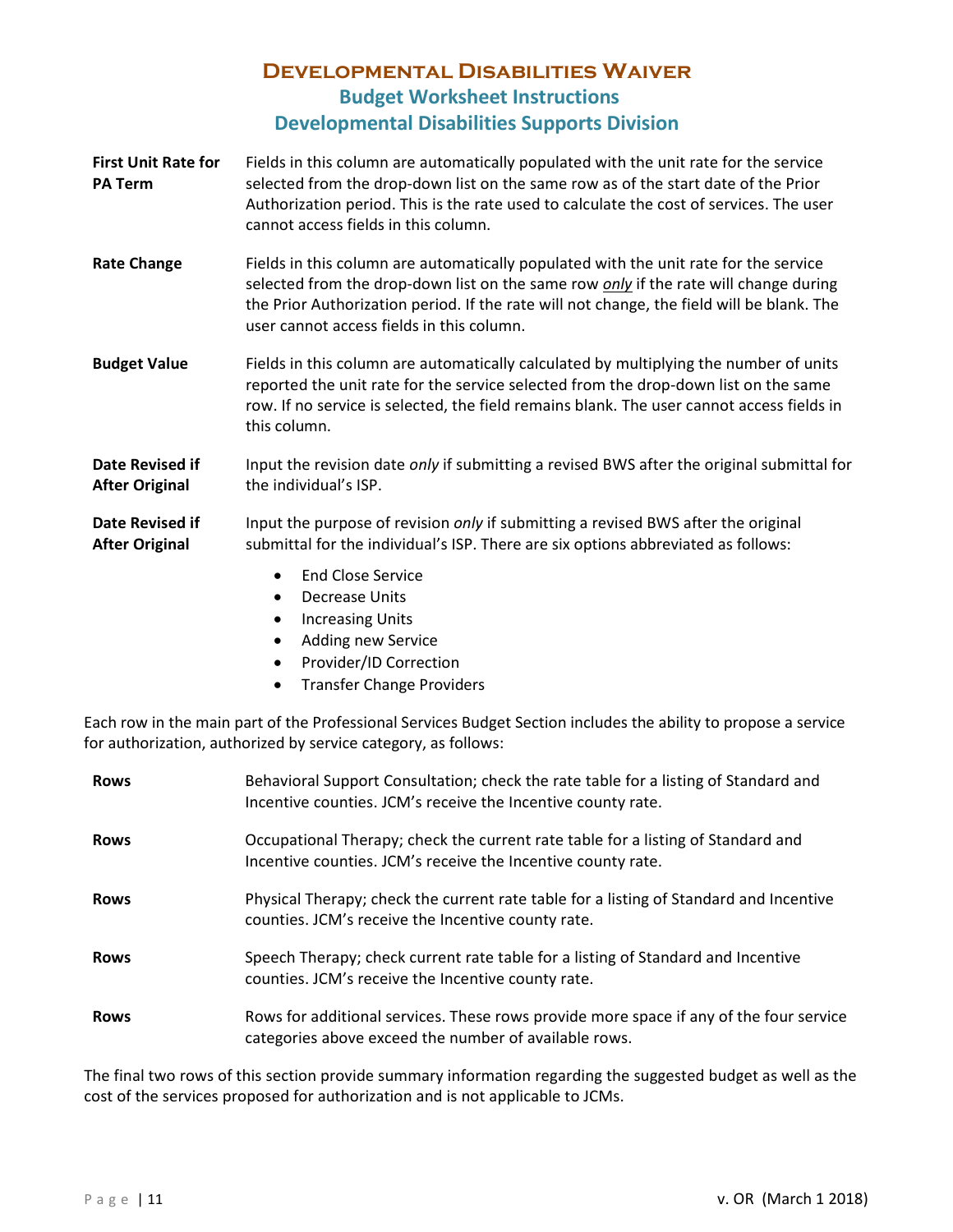| <b>Total Prof. Svcs.</b>                                              | This field is automatically calculated by summing the value of the services proposed for                                                                                   |
|-----------------------------------------------------------------------|----------------------------------------------------------------------------------------------------------------------------------------------------------------------------|
| <b>Budget</b>                                                         | authorization in the Base Budget Section. The user cannot access this field.                                                                                               |
| Annualized                                                            | This field is automatically populated to reflect the suggested budget for the individual                                                                                   |
| <b>Suggested Prof.</b>                                                | for whom the BWS is being completed based on their Proposed Budget Level. This field                                                                                       |
| <b>Svcs. Budget</b>                                                   | cannot be accessed by the user and is not applicable to JCMs.                                                                                                              |
| <b>Daily Suggested</b>                                                | This field is automatically calculated by dividing the Annualized budget by 365 days.                                                                                      |
| <b>Prof. Svcs. Budget</b>                                             | This field cannot be accessed by the user and is not applicable to JCMs.                                                                                                   |
| Prorated                                                              | This field is automatically calculated by multiplying the Daily budget by the number of                                                                                    |
| <b>Suggested Prof.</b>                                                | days covered by the Prior Authorization period based on the start and end dates. This                                                                                      |
| <b>Svcs. Budget</b>                                                   | field cannot be accessed by the user and is not applicable to JCMs.                                                                                                        |
| <b>Comparison to</b><br><b>Suggested Prof.</b><br><b>Svcs. Budget</b> | This field is automatically calculated by comparing the cost of the services proposed<br>for authorization to the prorated suggested budget and is not applicable to JCMs. |

#### <span id="page-9-0"></span>Section Four: Other Services Budget

The Other Services Budget incorporates all services that are not part of the Base Budget or Professional Services Budget, including Assistive Technology, Crisis Supports, Environmental Modification, Independent Living Transition Service, Non-Ambulatory Stipend, Non-Medical Transportation, Nutritional Counseling, Personal Support Technology, Preliminary Risk Screening, Adult Nursing, Socialization and Sexuality, and Supplemental Dental. The Other Services Budget Section includes:

| <b>Service Grouping</b> | This column includes groups of services. Fields in this column cannot be accessed by the<br>user.                                                                                                                                                                       |
|-------------------------|-------------------------------------------------------------------------------------------------------------------------------------------------------------------------------------------------------------------------------------------------------------------------|
| <b>Services</b>         | Using the drop-down lists, input the service(s) proposed to be authorized for the<br>individual for whom the BWS is being completed.                                                                                                                                    |
| <b>Service Code</b>     | Fields in this column are automatically populated with the service code for the service<br>selected from the drop-down list on the same row. If no service is selected, the field<br>remains blank. The user cannot access fields in this column.                       |
| <b>Service Modifier</b> | Fields in this column are automatically populated with the modifier(s) for the service<br>selected from the drop-down list on the same row, if applicable. If no service is<br>selected, the field remains blank. Fields in this column cannot be accessed by the user. |
| Provider                | Input the full name of the provider agency authorized to provide the service listed in<br>the same row. A separate row must be completed for each provider and this field must<br>be completed for any row in a service is selected.                                    |
| <b>Provider ID</b>      | Input the Provider ID number (Billing number) for the provider authorized to provide<br>the service listed in the same row. A separate row must be completed for each<br>provider and this field must be completed for any row in which a service is selected.          |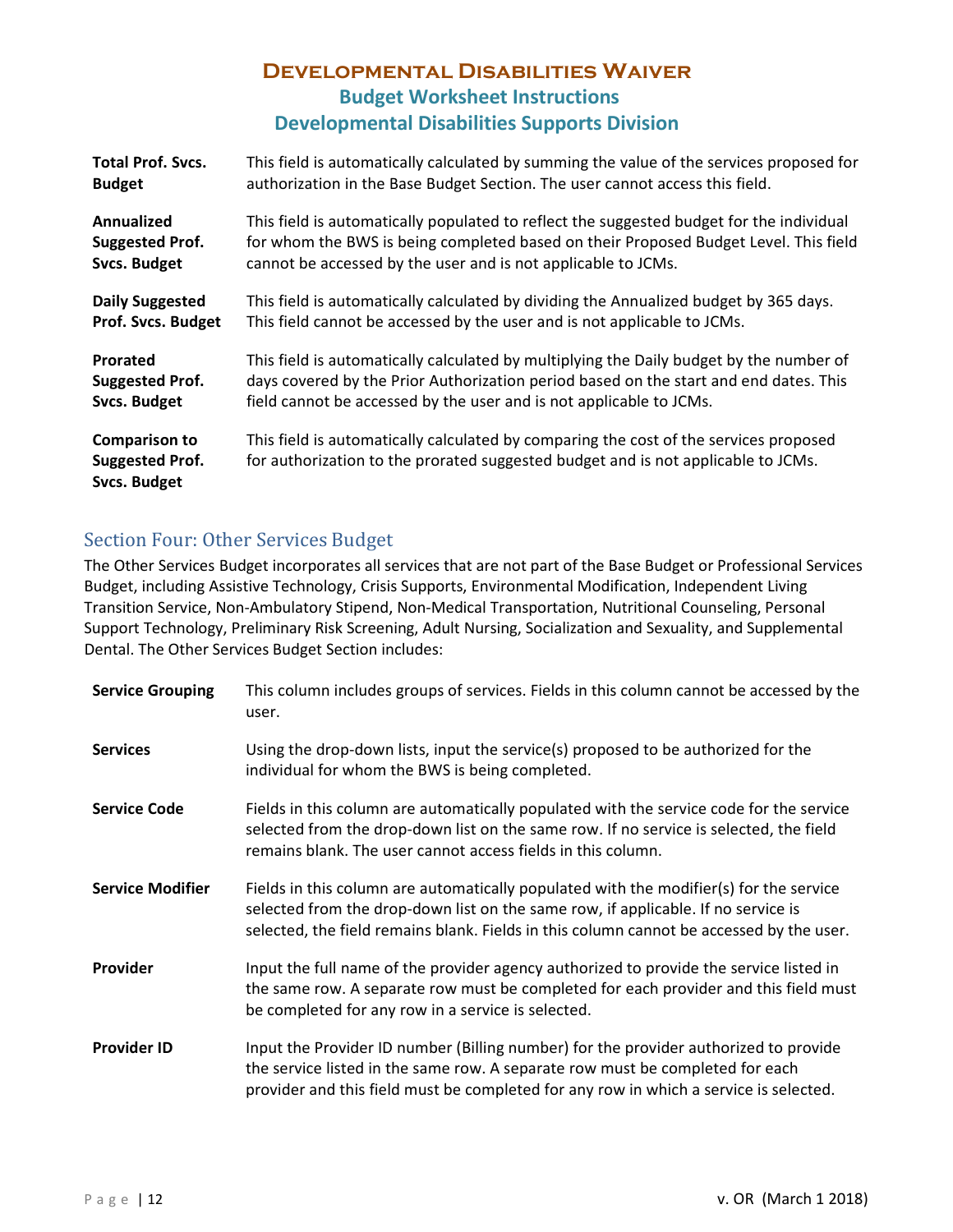- **Service Dates** Input the start and end date for the proposed service *only* if these dates differ from the Prior Authorization start and end dates.
- **Service Unit** Fields in this column are automatically populated with the unit of service for the service selected from the drop-down list on the same row. If no service is selected, the field remains blank. The user cannot access fields in this column.
- **Number of Units** Input the number of units proposed to be authorized for the service/provider listed in the same row.
- **First Unit Rate for PA Term** Fields in this column are automatically populated with the unit rate for the service selected from the drop-down list on the same row as of the start date of the Prior Authorization period. This is the rate used to calculate the cost of services. The user cannot access fields in this column.
- Rate Change **Fields in this column are automatically populated with the unit rate for the service** selected from the drop-down list on the same row *only* if the rate will change during the Prior Authorization period. If the rate will not change, the field will be blank. The user cannot access fields in this column.
- **Budget Value** Fields in this column are automatically calculated by multiplying the number of units entered by the unit rate for the service selected from the drop-down list on the same row. If no service is selected, the field remains blank. The user cannot access fields in this column.

**Date Revised if After Original** Input the revision date *only* if submitting a revised BWS after the original submittal for the individual's ISP.

- **Date Revised if After Original** Input the purpose of revision *only* if submitting a revised BWS after the original submittal for the individual's ISP. There are six options abbreviated as follows:
	- End Close Service
	- Decrease Units
	- Increasing Units
	- Adding new Service
	- Provider/ID Correction
	- Transfer Change Provider

Each row in the main part of the Other Services Section includes the ability to propose a service for authorization, by service category, as follows:

| <b>Rows</b> | Assistive Technology.          |
|-------------|--------------------------------|
| <b>Rows</b> | Crisis Support.                |
| <b>Rows</b> | Environmental Modifications.   |
| <b>Rows</b> | Independent Living Transition. |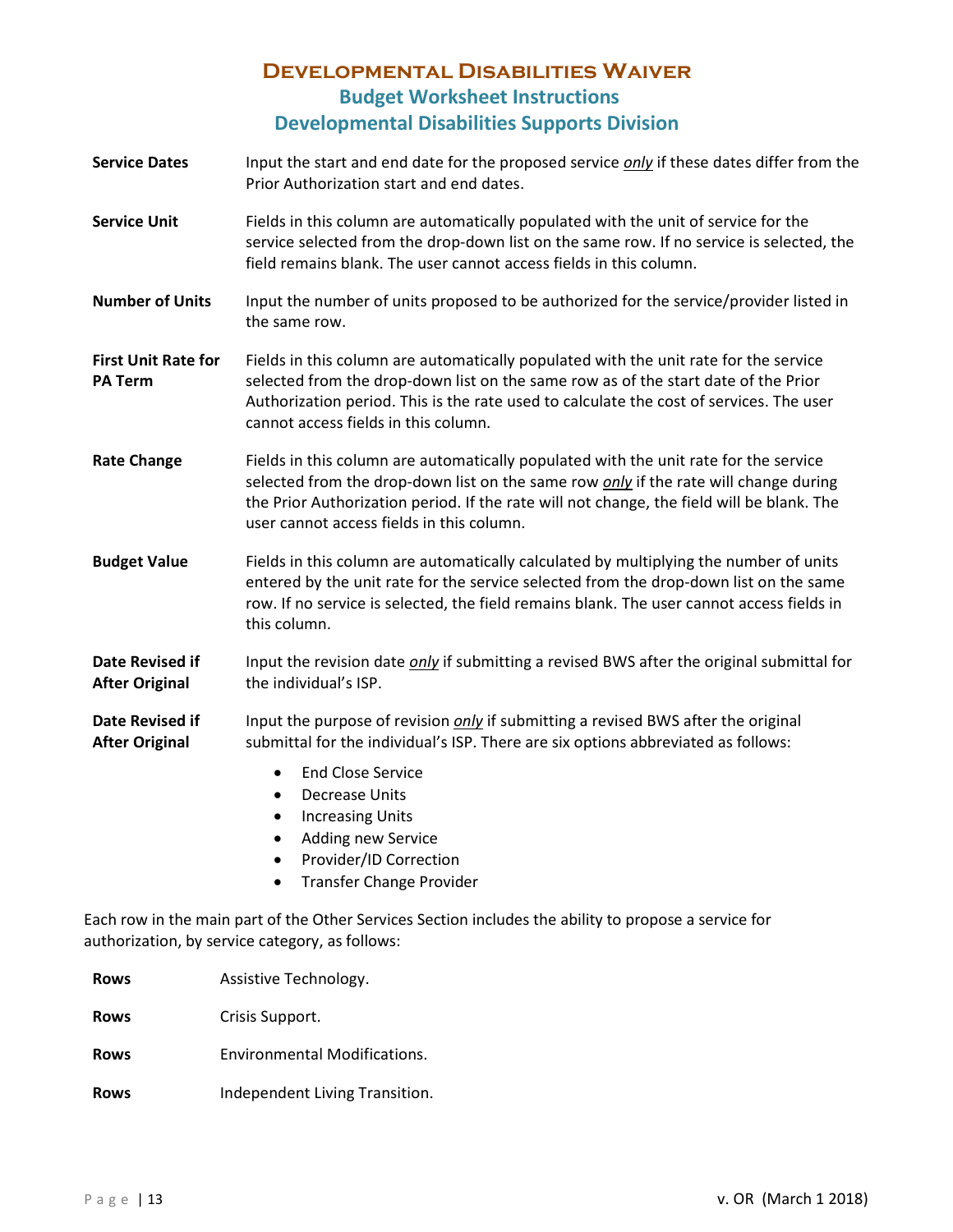| <b>Rows</b> | Non-Ambulatory Stipend.                                                                                                       |
|-------------|-------------------------------------------------------------------------------------------------------------------------------|
| <b>Rows</b> | Non-Medical Transportation.                                                                                                   |
| <b>Rows</b> | Nutritional Counseling.                                                                                                       |
| <b>Rows</b> | Personal Support Technology.                                                                                                  |
| <b>Rows</b> | Preliminary Risk Screen and Consult for Inappropriate Sexual Behavior.                                                        |
| <b>Rows</b> | <b>Adult Nursing Services.</b>                                                                                                |
| <b>Rows</b> | Socialization and Sexuality Education classes.                                                                                |
| <b>Rows</b> | Additional Rows. These rows provide more space if any of the service categories above<br>exceed the number of available rows. |

The final row of this section provides the cost of the services proposed for authorization.

#### <span id="page-11-0"></span>Section Five: Signature, Total Cost, and Prior Authorization Section

The final section of the BWS includes the following:

- The total cost of all three budget sections is automatically calculated.
- Space for the signatures of the Case Manager, Individual, and/or Guardian.
- A section for the Medicaid TPA to complete, including Prior Authorization ID, date of submission, completion, OR reviewer initials, and Prior Authorization Waiver type code (from page one of the worksheet). In the case of JCM, the Medicaid TPA provides reviewer initials.
- Prior Authorization Number.
- Qualis Health enters the services into Omnicaid, and will issues a prior authorization to the CM within 10 business days.

## <span id="page-11-1"></span>Section Six: Case Manager Instructions for Submissions of Budgets to the Outside Review (OR) Continual Outside Review and Evaluation (CORE) team and Medicaid Third Party Assessor (TPA), Qualis Health.

- 1) Case Managers develop the BWS with the person receiving services, his/her guardian, if applicable, and with the interdisciplinary team.
- 2) At least 48 hours or two (2) business days prior to the submission of a packet to the TPA and/or OR, Case Managers are required to send relevant information including the BWS via secure communications to the IDT and providers for review.
- 3) If a member of the IDT notices an error on the BWS (e.g. provider code, service effective dates, number of units), case managers should make any agreed upon corrections prior to submission to the TPA and/or OR.
- 4) For adult DD Waiver participants who are not JCMs, the BWS is submitted by secure email using CISCO to the OR along with an OR Coversheet and documents demonstrating clinical justification.
	- a) Case Managers must correctly complete and submit the OR Cover Sheet along with all documents required for each submission. Case Managers need to complete all sections of the OR Cover Sheet, ensuring that the section with the person and guardian's information is accurate. Case Managers should also be clear as to the nature of the submission and provide an explanation if needed.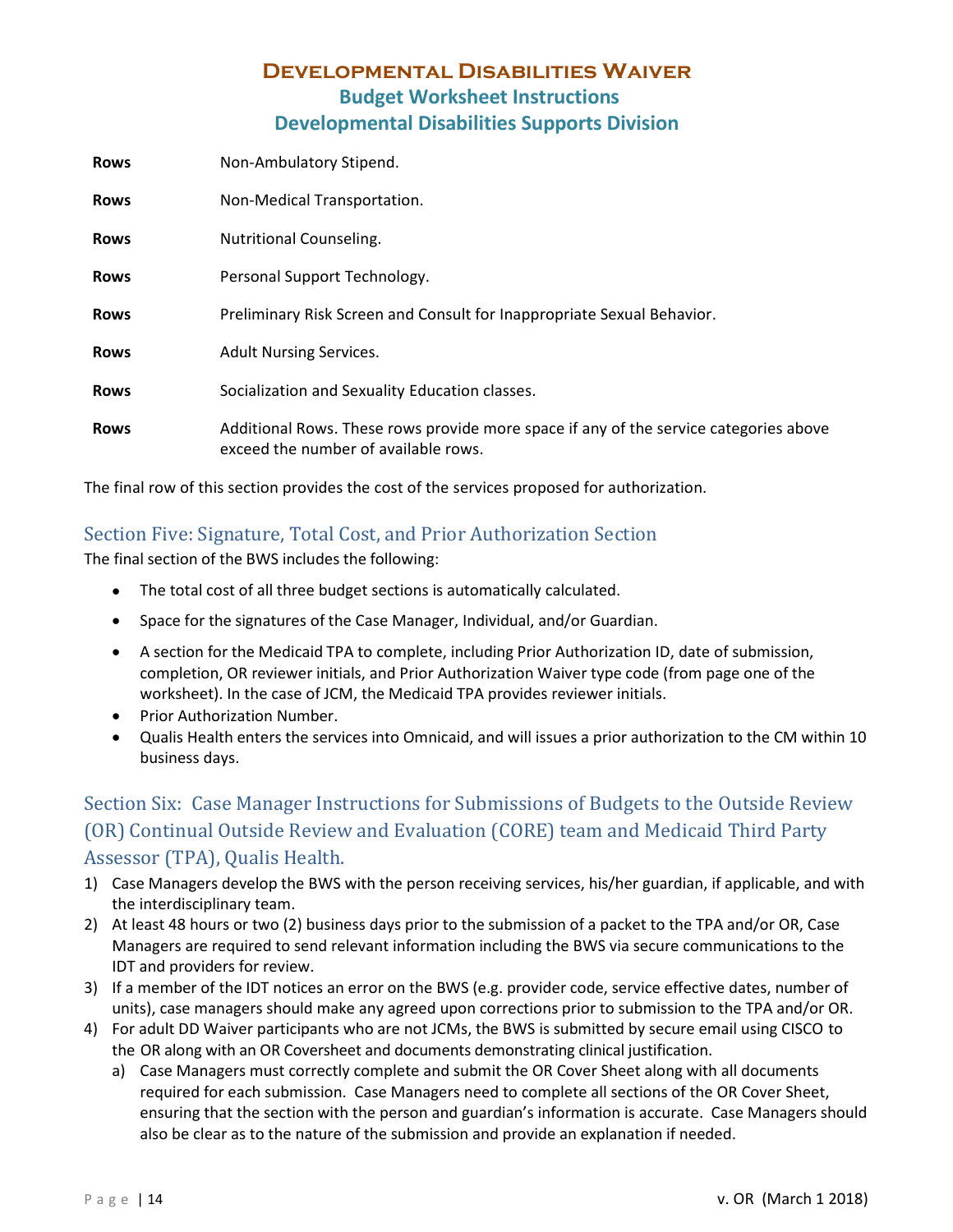- b) The SUBJECT Line of the email should say XX DDW ISP. "XX" represents the initials of the individual's first name and last name.
- c) If a Case Manager identifies an error on a submission to the CORE shortly after it was submitted, the OR may be able to correct the error before the review is complete. The subject line of the CISCO email should say "Error with Submission" and the body of the email must include the person's name, date of birth, date of original submission, a brief description of the error and the request for change.
- d) Each BWS and associated documents that are emailed to the CORE must use the same naming convention. Each document must be named using:
	- (1) XX DDW ISP ANNUAL 2015-2016
	- (2) XX DDW ANNUAL BUDGET
	- (3) XX DDW ISP REV. NUMBER:
	- (4) XX DDW REV. (number) RFI RESPONSE
	- (5) XX DDW BEHAVIORAL
	- (6) XX DDW MEDICAL
	- (7) XX DDW ISP ANNUAL 2015 2016 RFI RESPONSE
	- (8) XX DDW EMPLOYMENT XX DDW RESIDENTIAL
- 5) When turning 18 years old, an individual may choose to remain on the ARA through the expiration of the current ISP or choose to transition to the Adult waiver. Depending on the individual's choice, the Case Manager will submit the budget one of two ways:
	- a) The Case Manager will submit directly to Qualis Health using the Qualis Health Portal, the close out child MAD 046 ending the same month that the child turns 18. Open MAD 046 with the adult code if the individual would like to stay in the same services until the end of the ISP term, beginning the first day of the next month that the child turns 18, or
	- b) The Case Manager will submit directly to the outside reviewer (OR) the close out Child MAD 046 ending the month that the child turns 18. If the individual chooses to transition to the adult budget, the Case Manager will submit the adult budget using the BWS, beginning the first day of the next month that the child turns 18. These should be submitted together to the CORE. The CORE will submit these two BWS to Qualis Health via JIVA.
- 6) For annual budgets, Case Managers are required to submit the BWS and supporting clinical documentation at least 60 days prior to the expiration date of the ISP year, 30 days for JCMs. The relevant TPA has 10 business days to complete the review of submission or issue a Request for Information (RFI).
- 7) BWS for JCMs do not go through the OR; they are submitted directly to the TPA using the Qualis Health Portal: [http://www.qualishealth.org/healthcare-professionals/new-mexico-medicaid/provider-resources.](http://www.qualishealth.org/healthcare-professionals/new-mexico-medicaid/provider-resources) JCMs must transition from 2007 to 2018 service codes by ISP expiration date using a crosswalk provided by DDSD.
- 8) If the person changes to another Case Manager and/or agency, Case Managers and Case Management Agency Directors can make necessary contact information changes with the OR and Medicaid TPA, as appropriate, by submitting the new Case Manager contact information on their Case Management Agency letterhead.

#### <span id="page-12-0"></span>Revisions

- 1) **Timing of Revision Submissions:** For revisions to an approved BWS during the ISP year, Case Managers are required to submit the approved BWS with Prior Authorization number and all supporting documents at least 30 days prior to the start of the new or changed service.
- 2) **Closure Budgets for Individuals Transferring from the DDW to Mi Via:** When an individual is transferring to the Mi Via Waiver from the DD Waiver, Case Managers must close out the DD Waiver budget. The "PA End Date Based On" drop down menu must have the choice that indicates "Transfer to Mi Via during ISP year."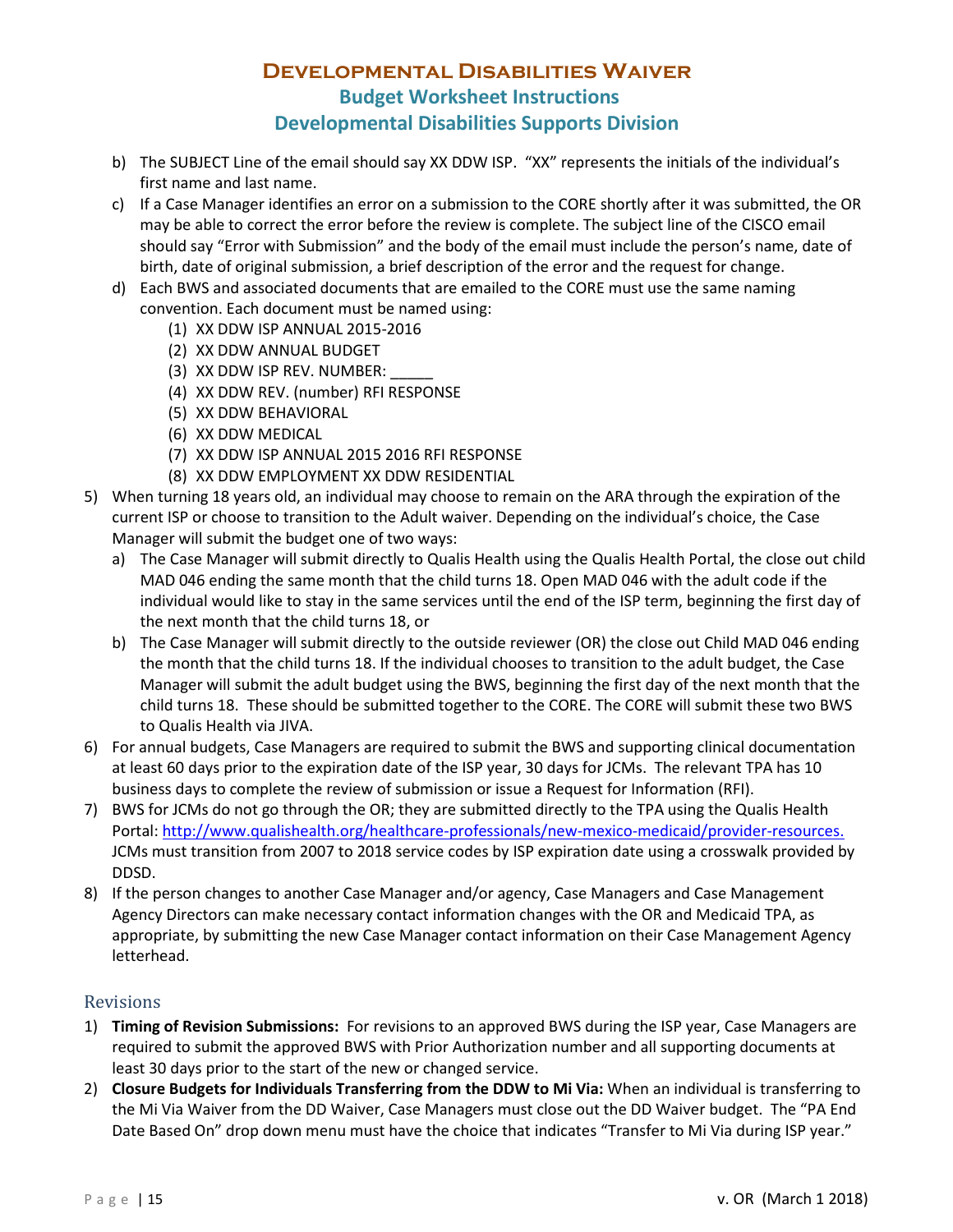All service lines on the budget must be closed out by entering the end date and total number of units reflecting all the units billed through the end of the date span of the DD Waiver budget.

3) **Open and Close Budgets**: It is not necessary to open and close an entire BWS based changes to any service providers or service types. This includes changes to a LCA or any services with tiered rate categories. Services can be opened and closed on the same BWS by including the appropriate start and end dates with accurate proration of units or two separate service lines in the same BWS. There cannot be an overlap of dates for two LCA's or for any service provider changes.

**Note:** Changes to LCAs and tiered rates cannot be completed on a single BWS if using OR -V 2015. Supported Living Category 4 cannot be accessed using a BWS version prior to V-OR 2018 03-01. To make revisions in these instances, the approved budget must be transcribed to the most current version of the BWS and revision completed on the newer version. Both BWS must be submitted to the OR and the OR will transfer the PA.

- 4) **Required Fields on the BWS**: All required fields related to the budget revision must be completed on the BWS including the:
	- a) "Revisions after first submittal date", which means the DATE of the REVISION SUBMISSION,
	- b) "Date revised if after original", which means the DATE of the REVISION SUBMISSION, and
	- c) "Svc-provider dates if other than… from and to", which means the DATE SPAN of the REVISION(S).
- 5) **Date Spans:** For revisions that are increasing units for a service that was already approved, the ISP date span, or the date of the originally approved revision adding the service, *not* a new revision date span, is used.
- 6) **Order of Submission**: Budget revisions must be added to a BWS that has been approved. Revisions must be submitted in chronological order demonstrated in the signature block at the bottom of the BWS.

#### <span id="page-13-0"></span>Special Instructions**:**

In extenuating circumstances, Case Managers must contact and work with their Regional Office Case Management Coordinators to submit BWS outside of the normal submission windows outlined above. These submissions are made through DDSD after Regional Office Case Management Coordinators review and approve the special circumstances. Special circumstances are:

- Imminent Review
- Waiver of 30- day timeline for OR Review
- Retroactive Start Dates

#### <span id="page-13-1"></span>Requests for Information (RFIs)

- 1) When additional information is needed to process a submission, a Request for Information (RFI) letter is sent to the CM.
- 2) The CM must respond to the RFI according to timelines provided in the RFI (e.g., within ten business days to CORE; seven business days to Qualis Health).
- 3) If an RFI is sent, Case Managers are required to notify appropriate providers within one business day of receipt of the RFI. This notification will be sent in writing via secure communications.
- 4) The CM should respond by following all instructions from the entity that sent the RFI:
	- a) Use CISCO, an OR Cover Sheet and the OR Reference Number for RFI's from the CORE; and b) For JCMs, use JIVA Portal and applicable episode number for Qualis Health at:
	- <http://www.qualishealth.org/healthcare-professionals/new-mexico-medicaid/provider-resources>
- 5) Once a response to a RFI response is received, the applicable entity has 10 business days to resume, review and finalize.